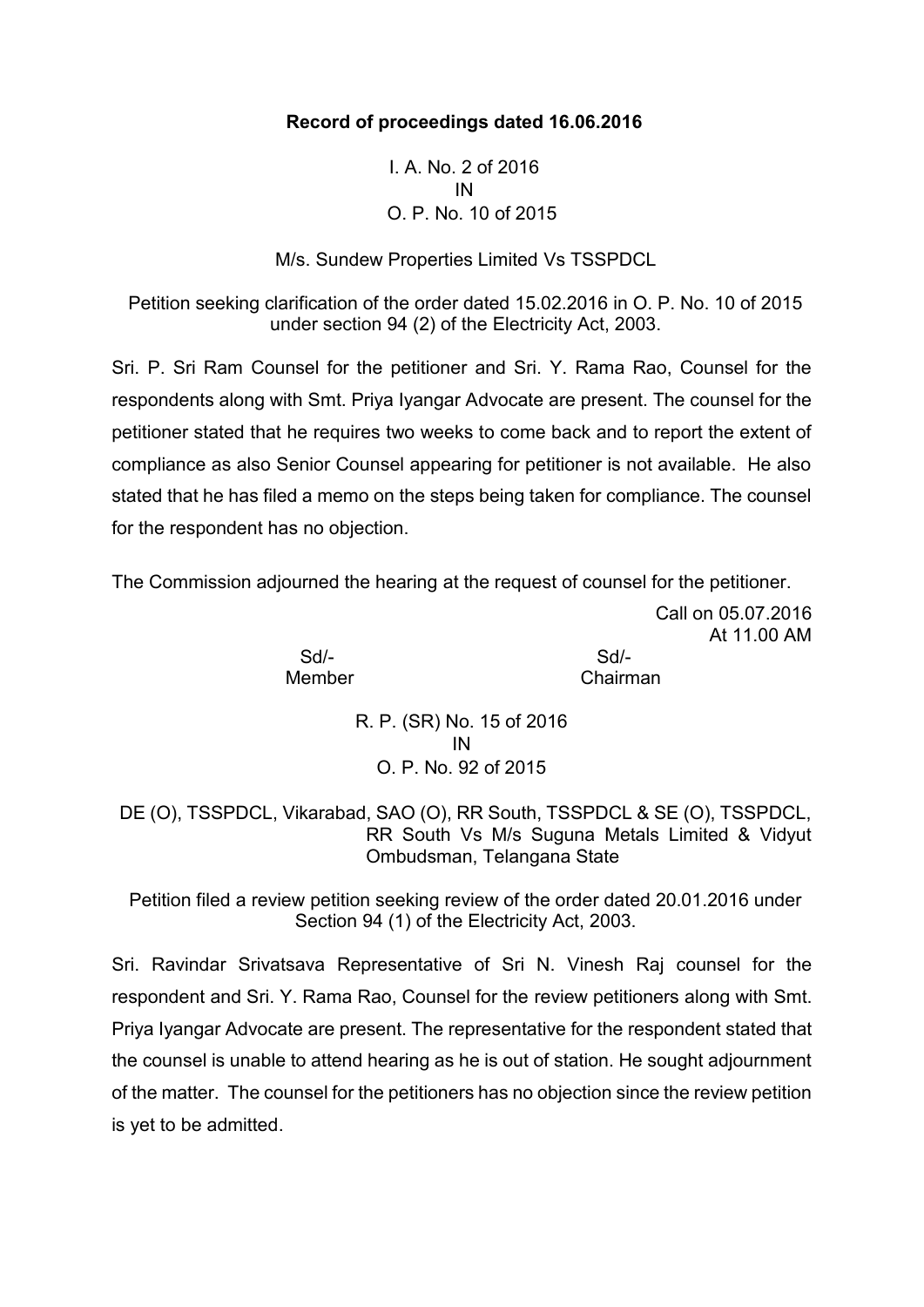The Commission adjourned the hearing at the request of representative of the counsel for the respondent on the condition that the counsel for the respondent shall be present and argue the matter on the next date of hearing.

> Sd/- Sd/- Member Chairman

Call on 22.06.2016 At 3.30 PM

O. P. No. 13 of 2016

M/s Sundew Properties Limited Vs TSSPDCL

Filed a petition questioning the action of the existing area distribution licensee (respondent) in seeking to disconnect the power supply.

Sri. P. Sri Ram Counsel for the petitioner and Sri. Y. Rama Rao, Counsel for the respondents along with Smt. Priya Iyangar Advocate are present. The counsel for the petitioner stated that he requires two weeks as Senior Counsel appearing for petitioner is not available. The counsel for the respondent has no objection and he has also reported that the existing licence is not taking any coercive steps to disconnect the power supply.

The Commission adjourned the hearing at the request of counsel for the petitioner.

Call on 05.07.2016 At 11.00 AM

Sd/- Sd/- Member Chairman

O. P. No. 14 of 2016

M/s. Ushakiron Movies vs TSSPDCL

Filed an application seeking extension of the renewal of the exemption from having distribution license as granted in by Order dated 18.05.2012 by erstwhile APERC.

Sri. Dhulipala V.A.S. Ravi Prasad, Counsel for the petitioner and Sri. Y. Rama Rao, Counsel for the respondent along with Smt. Priya Iyangar Advocate are present. The counsel for the petitioner stated that the petition is for extension of exemption granted earlier by the then APERC. By this petition the petitioner is seeking extension of the same. The counsel for the respondent sought adjournment to file counter-affidavit and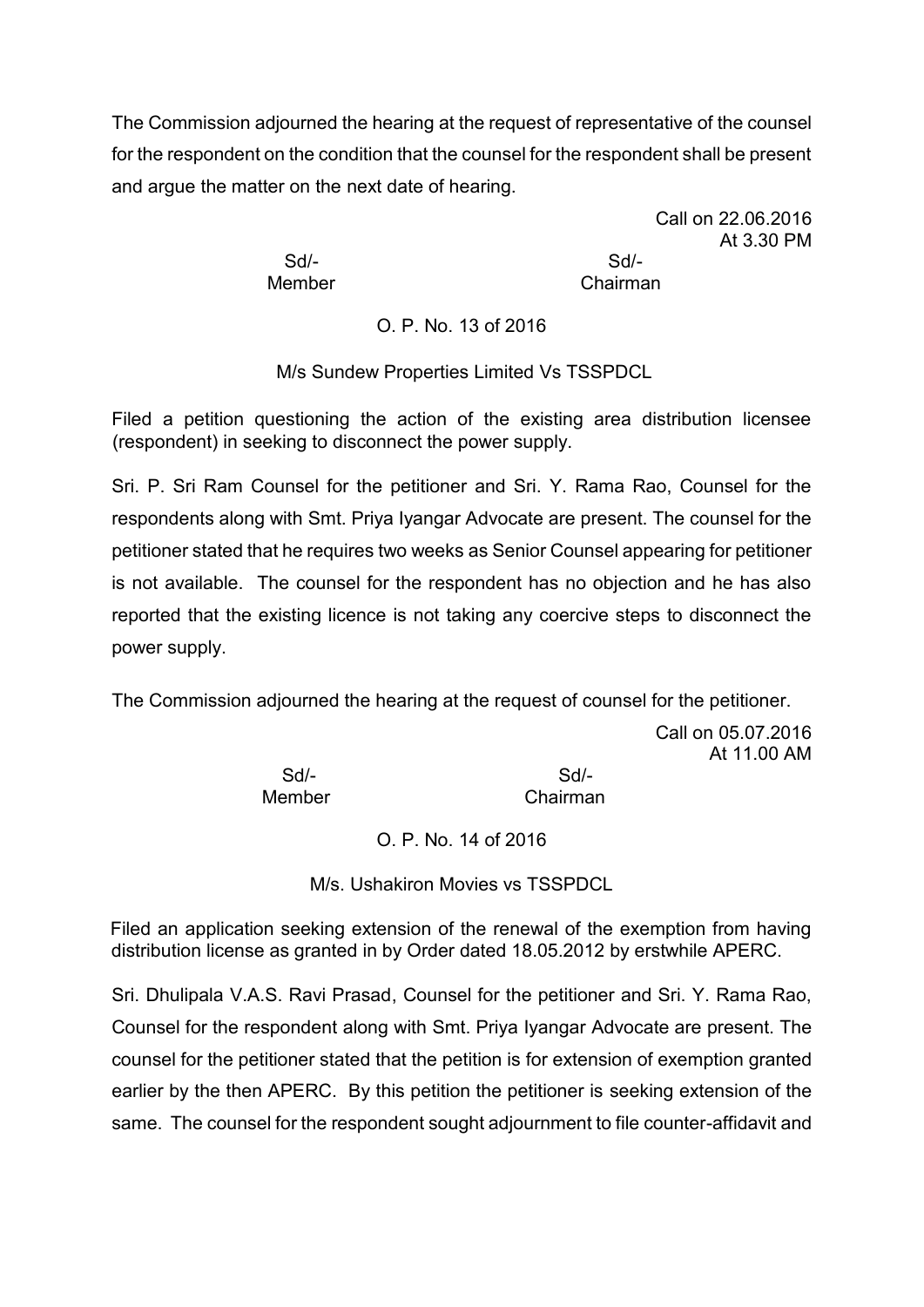also time to argue the matter. The counsel for the petitioner sought extension of the exemption, which expired on 31-03-2016.

The Commission pointed out that the petitioner may not be entitled to the relief as it is not satisfying the provisions of Act, 2003. In response, the counsel for the petitioner stated that since the respondent has not filed the counter-affidavit, he would argue the matter after filing of counter-affidavit and a reply by the petitioner, if necessitated. However, he requested for passing of an order for extending the exemption, which was subsisting till 31-03-2016 up to the next date of hearing.

The Commission ordered extension of the exemption till 05-07-2016 to which date the matter is adjourned. It was also made clear that both the counsels should be ready to argue the matter without fail.

> Call on 05.07.2016 At 11.00 AM

Sd/- Sd/- Member Chairman

O. P. No. 17 of 2016

Sri Allu Venkat Reddy vs TSTRANSCO

Filed an application seeking compensation for laying of towers and lines across his agricultural land u/s 67 (4) of the Electricity Act, 2003.

Petitioner filed an I. A. seeking for fixing of early date by advancing the hearing of the main case from 15.06.2016 (I. A. No. 3 of 2016)

Petitioner filed an I. A. seeking interim orders for utilising the solar power generated by it during night (I. A. No. 4 of 2016).

Sri. P. Chengal Reddy Counsel for the petitioner and Sri. Y. Rama Rao, Counsel for the respondent along with Smt. Priya Iyangar Advocate are present. The counsel for the petitioner made elaborate submissions with regard to erection of Towers and Lines across the agricultural lands without paying any appropriate compensation to the agriculturists. He sought to rely on the Act, 2003 and rules made thereunder, which were not given effect to by the licensee TSTRANSCO. It is also submitted by the counsel for the petitioner that there are several judgments of the Hon'ble Supreme and Hon'ble High Courts and the Appellate Tribunal for Electricity requiring payment